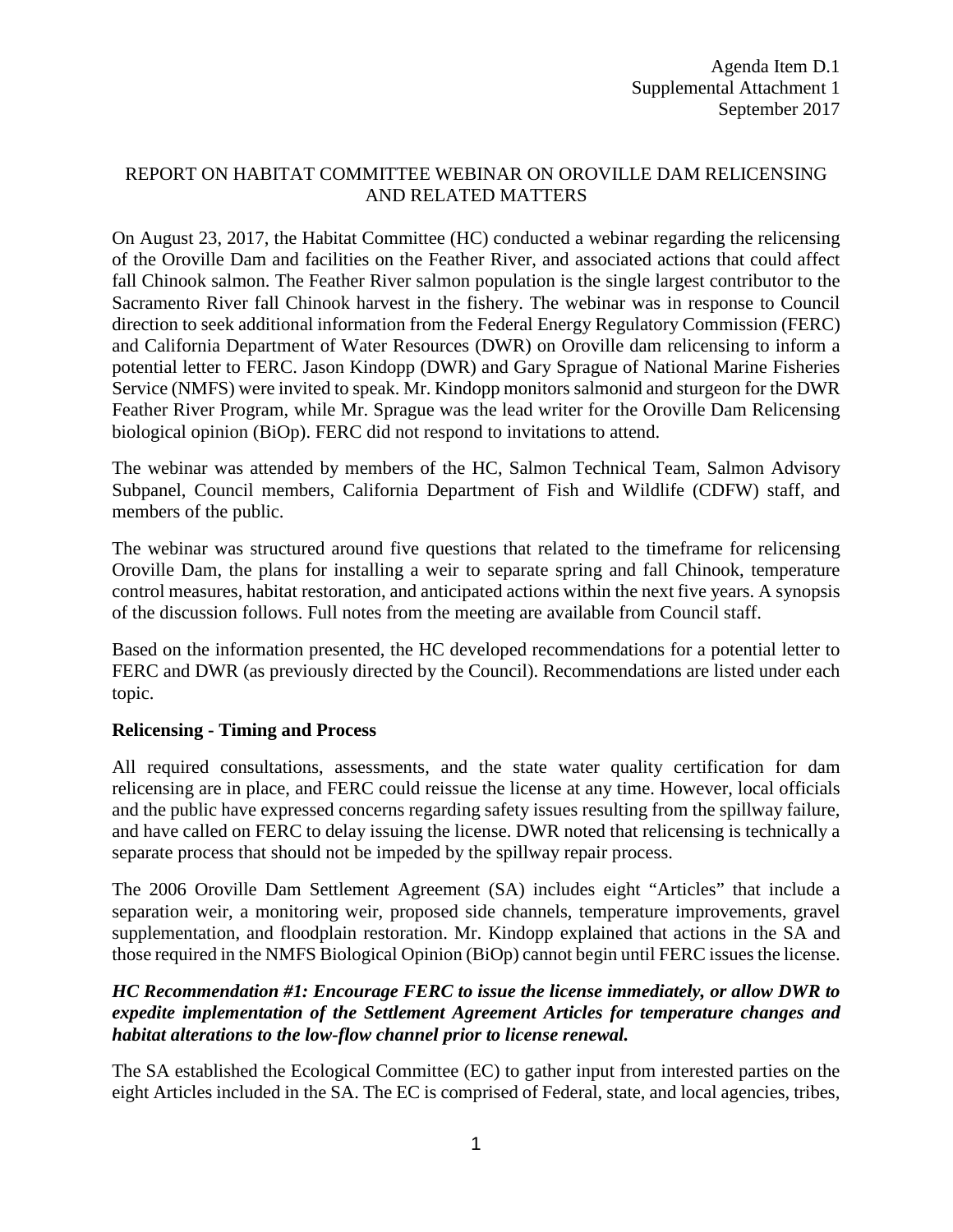water boards, nongovernmental organizations, and water contractors. Mr. Kindopp explained that the EC will have tremendous input on how the Articles are implemented prior to State Water Resources Control Board (SWRCB) approval, and that anyone with interest can petition to be on the EC.

## *HC Recommendation #2: Petition DWR for Council participation on the Ecological Committee, as the Feather River fall run is the most important contributor to the Sacramento River fall Chinook harvest.*

## **Competition for spawning habitat and segregation weir**

Much of the discussion during the meeting centered on temperatures in the low- and high-flow channels below Oroville dam (Figures 1, 2).

The low flow channel is defined as the upper 8 miles of the river from the Fish Barrier Dam down to the Thermalito Afterbay Outlet. The high flow channel extends from the Thermalito Outlet 50 miles downriver to the confluence with the Sacramento River. The FERC Oroville Project boundary extends approximately 5.5 miles downstream from the Thermalito Outlet.

Most of the SA actions will occur in the low flow channel. The upper part of this channel is the primary spawning habitat of spring Chinook salmon listed under the Endangered Species Act; it is also used by spawning fall Chinook. The segregation weir is intended to separate these runs to prevent fall Chinook from superimposing their redds on the redds of spring Chinook, and to prevent interbreeding. The weir would block fall Chinook from spawning in habitat they've used for 50 years, and block access of fall Chinook returning to the Feather River Hatchery. DWR is still considering options for allowing passage or transporting fish, as well as creating spawning habitat below the weir in the low-flow channel. The exact placement and timing of the segregation weir will be an important topic for the EC.

#### **Temperature Requirements**

Water temperature above and below the project area is of particular concern for both spring and fall Chinook.

#### Low Flow Channel

Mr. Kindopp described several strategies for augmenting habitat needs throughout the low-flow channel, including establishing temperature and flow criteria. New temperature requirements in the channel would be reduced from the current average daily mean of 65°F to 63° during the late spring and summer months (May 15-August 31) at Robinson Riffle. New fall temperature requirements would also go into effect at Robinson Riffle. September 9-30 mean daily temperatures could not exceed 58°, and October 1-May 15 could not exceed 56°. New temperature requirements would also apply to the CDFW Fish Hatchery, with temperature reductions to 56° (or lower) through September and 55° from October through December (as hourly maximums).

DWR is considering various methods to meet all new temperature requirements, whether mean daily or maximums. This includes evaluating that the ability to meet biologically significant *maximum* daily temperatures, rather than only focusing on *average daily mean* temperatures. The SWRCB Water Quality Certification requires DWR to immediately meet the temperature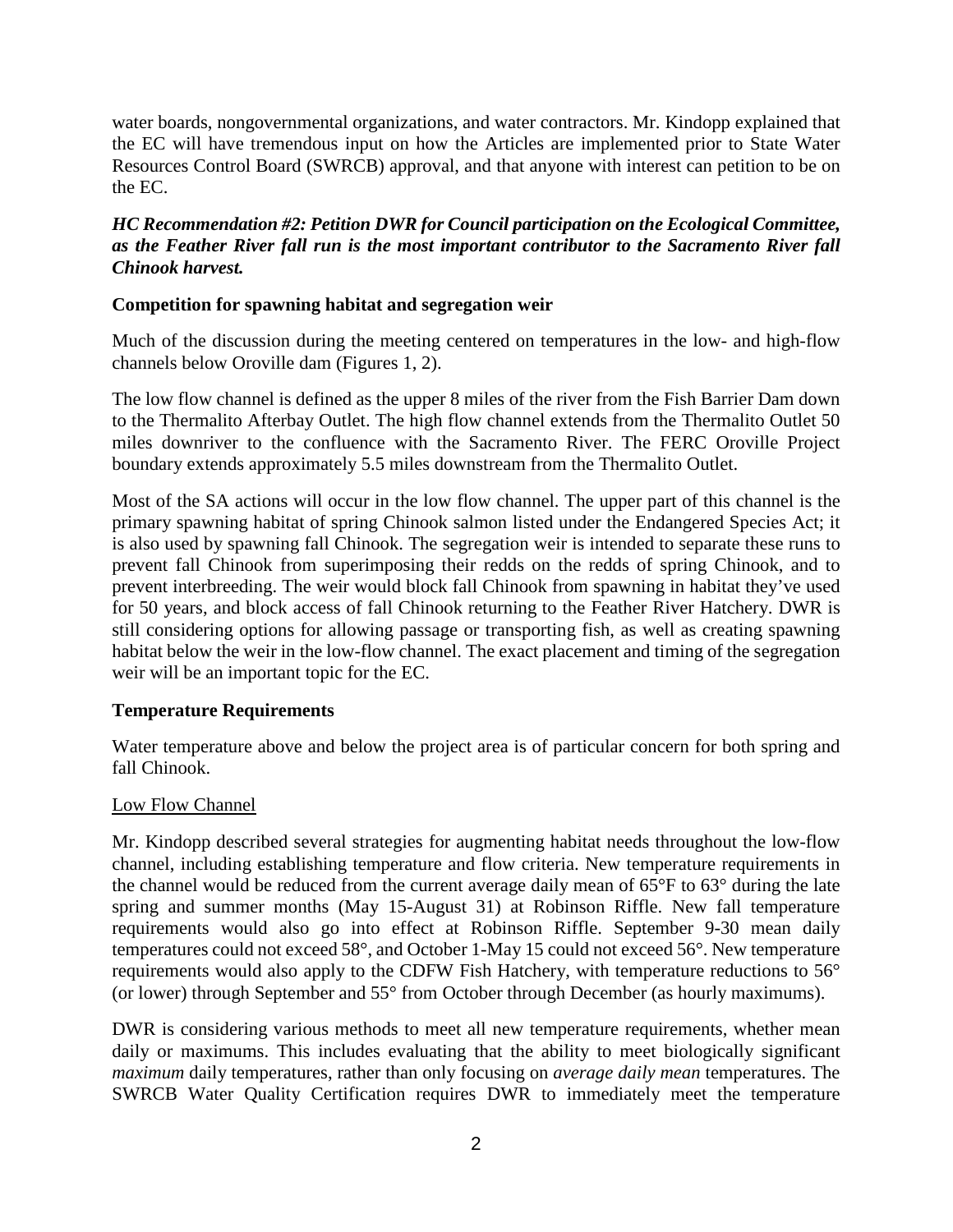requirements in the low flow channel at Robinson Riffle (as described in the SA and the Water Quality Certification). If DWR cannot meet the new requirements with existing facilities they must submit a plan to the Water Board within one year that will demonstrate compliance with the requirement.

Temperature modification in the low flow channel could occur quickly following license issuance using the tools currently available to DWR (shutter pulls, flow increases and river valves). Longterm facility modifications to reduce temperatures will take time to implement but DWR is actively planning to meet those objectives.

# *Recommendation #3: Encourage DWR to expedite the temperature changes to the low flow channel immediately, in compliance with the California State Water Quality Control Board request.*

## *Recommendation #4: Encourage DWR to prioritize developing methods to ensure that daily maximum temperatures are not exceeded.*

### **High Flow Channel**

The outlet of the Thermalito Afterbay Outlet marks the beginning of the high-flow channel. Water held in the Afterbay supports agriculture and other uses, but storage results in higher temperature water releases into the high flow channel, primarily in the summer and early fall. Temperature requirements in the high flow channel are loosely defined, with temperatures that DWR should attempt to meet, but they are included in the SA and Water Quality certification to be implemented within 10 years. The Water Quality certification further requires DWR to operate the project to protect the cold beneficial use of the high flow channel, measured at the FERC project boundary, to the extent reasonably achievable. Within one year of license issuance DWR must also submit a plan to the Water Board (for Deputy Director approval) with proposed interim temperature requirements including measures to reduce temperature until a long-term solution can be developed.

Prior to the ocean salmon collapse event of 2005-6, approximately 30-40% of fall Chinook spawned in the high-flow channel, but since 2007 most fall-run Chinook (over 90%) have been spawning in the low-flow channel, for reasons that are not clear. However, most fall Chinook still rear in the high-flow channel. (The hatchery is at the upper end of the low-flow channel, so fall Chinook have always entered the channel and have likely spawned there over the years).

Mr. Kindopp emphasized the need to ensure adequate spawning habitat in the low-flow channel (below the segregation weir).

As noted above, the high-flow channel project boundary will also be subject to new temperature requirements as measured at the downstream project boundary, so there will be two different temperature requirements at the upper and lower portions of the Oroville Facility project area.

While temperature changes to the low-flow channel could occur quickly, changes to the high-flow channel are more complex and will take more time, and were not identified as priority in the SA. Changes to the low-flow channel, in combination with gravel infusion, are expected to benefit the high flow channel and the rest of the Feather River.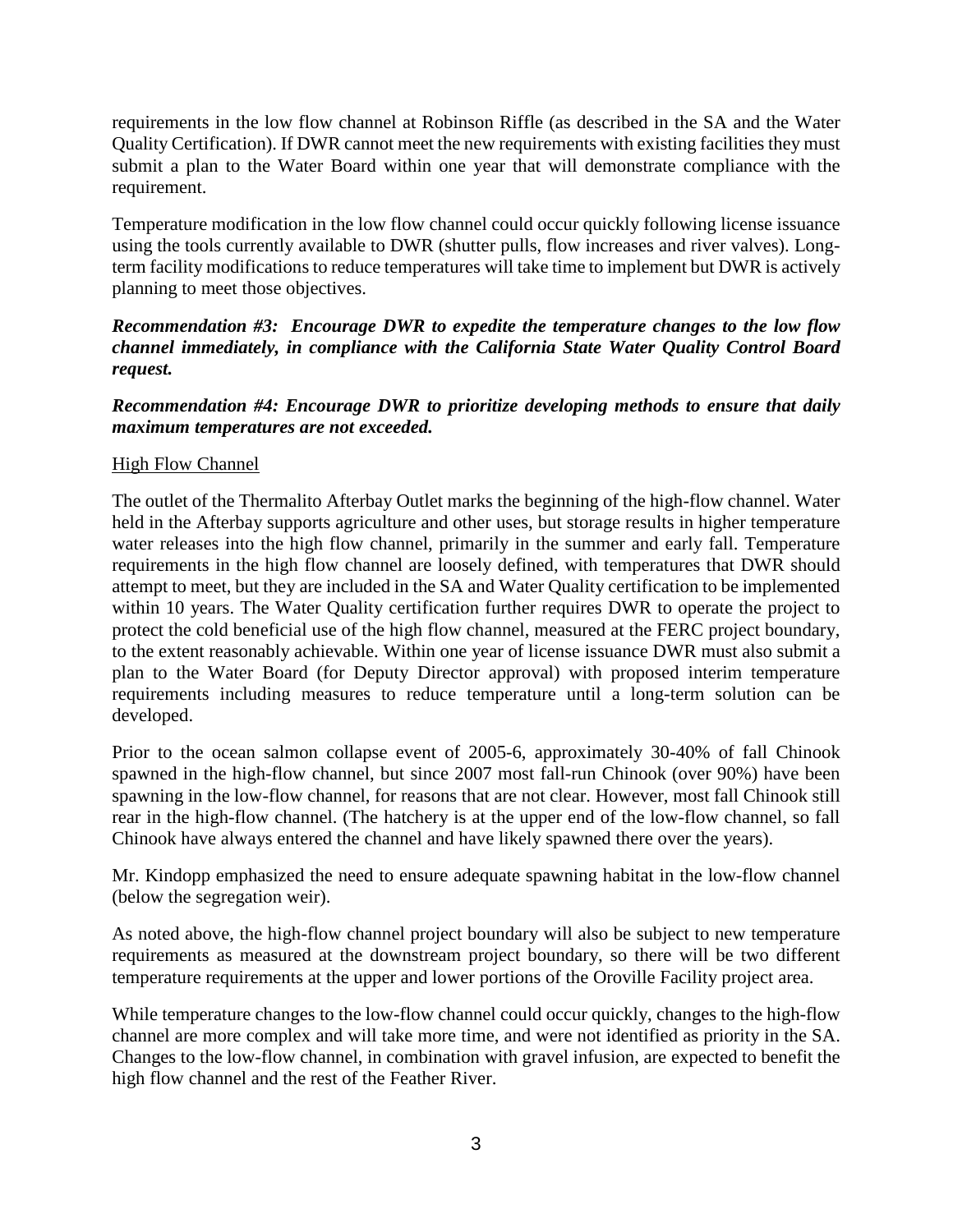# *Recommendation #5: Continue to advocate for near-future solutions that directly (rather than indirectly) reduce water temp in the high flow channel*

## *Recommendation #6: Assess reasons for reduced spawning in the high flow channel*

#### **Five-Year Restoration Plan and Implementation**

Within three years, DWR is required to merge the eight individual Articles into a single comprehensive plan. The eight Articles each have their own timeframe, but generally must be implemented within five years with two notable exceptions: high-flow channel temperature requirements are on a 10 year timeframe, and DWR intends to have a monitoring weir in place within one year.

#### **Council Role**

Mr. Kindopp noted that it would be helpful to have the Council's support in asking FERC to quickly issue the license. Although a few gravel augmentation and recreation projects have occurred under previous agreements between FERC and DWR, no new habitat improvement projects identified in the SA can begin until the license is reissued.

### **Public Comment**

Public comment focused on the necessity of quickly implementing habitat restoration projects. A commenter noted that since DWR had successfully petitioned FERC to implement restoration actions related to recreation before the license was approved, it might be possible to do the same for habitat actions. Additional comments were made on the impact of temperature on Chinook spawning status, and that salmonid production and the economic contribution of the Feather River were significantly altered 50 years ago when the Oroville facility was built. Industry is concerned that waiting for the license renewal could take too long, and hoped that the Council would encourage action on relicensing and habitat restoration.

PFMC 09/06/17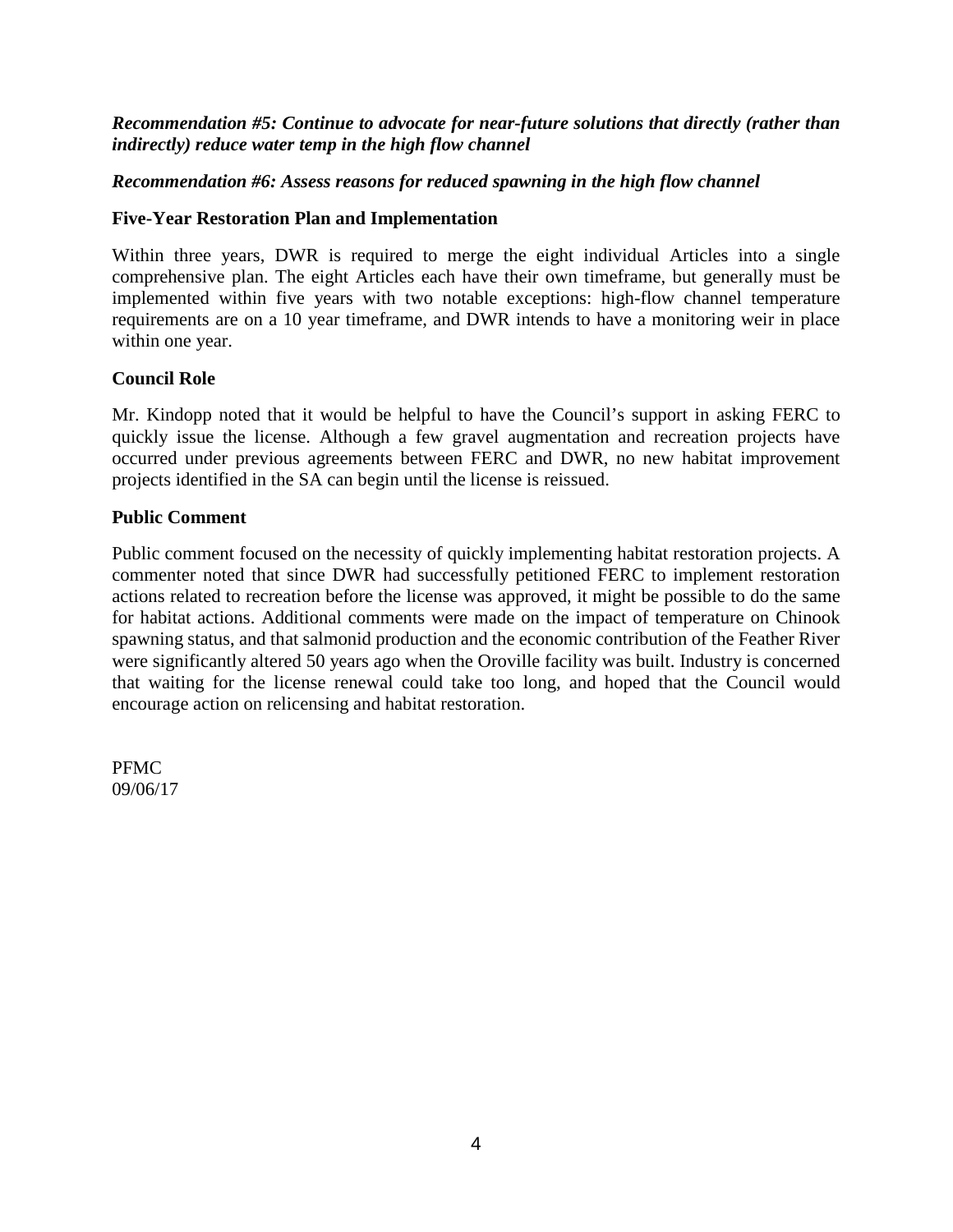

Figure 1.